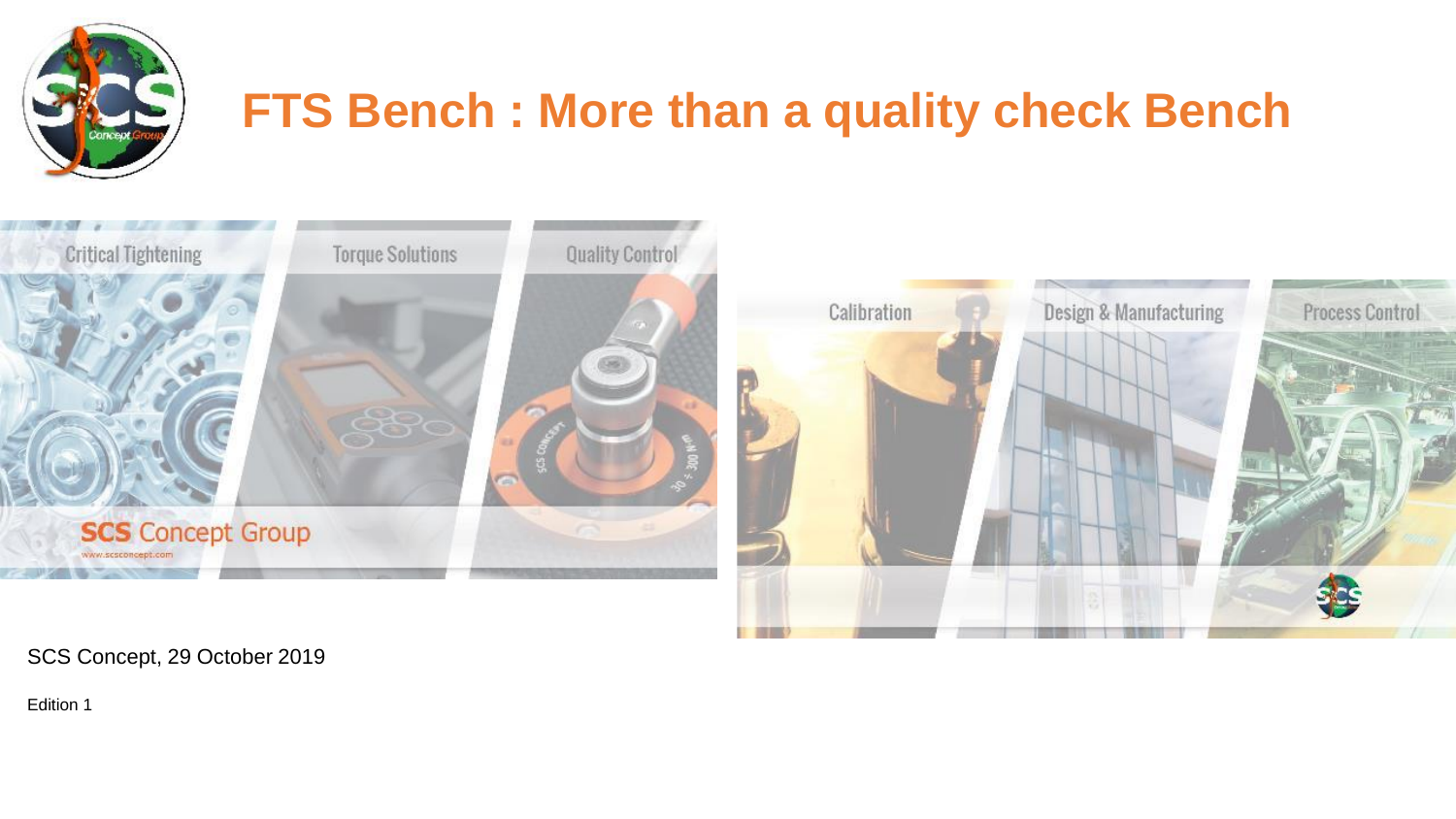

## **Product presentation**

More than a quality bench, we can manage the factory assembly tools with ONLY one Bench, The FTS



- **A 360° quality solutions** :
	- Manage all your product assembly tools with One Bench on full autonomy
	- Reproduce real joint behavior for testing power tool in real conditions
	- Modular / Customize / Full test capacity perform with battery
- **Safety Solution**
	- Authorize wrench test ONLY if the distance with reaction bar is correct
	- Our brake are automatically release if the torque apply is to high
- **Productivity**
	- Automatic Certification ISO6789-1:2017
	- Do 50 tightening on less than 2 minutes and publish your certificate ISO5393 & VDI 2647 & VDI 2645 (Fastest brake of the market)
	- Automatic Value comparison with Open protocol or SCS protocol
	- Use an external transducer to check your Spindle and all other tools
- **Easy to use**
	- Manage all your assembly tools and your certificate
	- Setup a free test in less than 1 minute
	- Manage your joint simulation to check the power tools setup
	- Fully useable without need to connect the bench to the power supply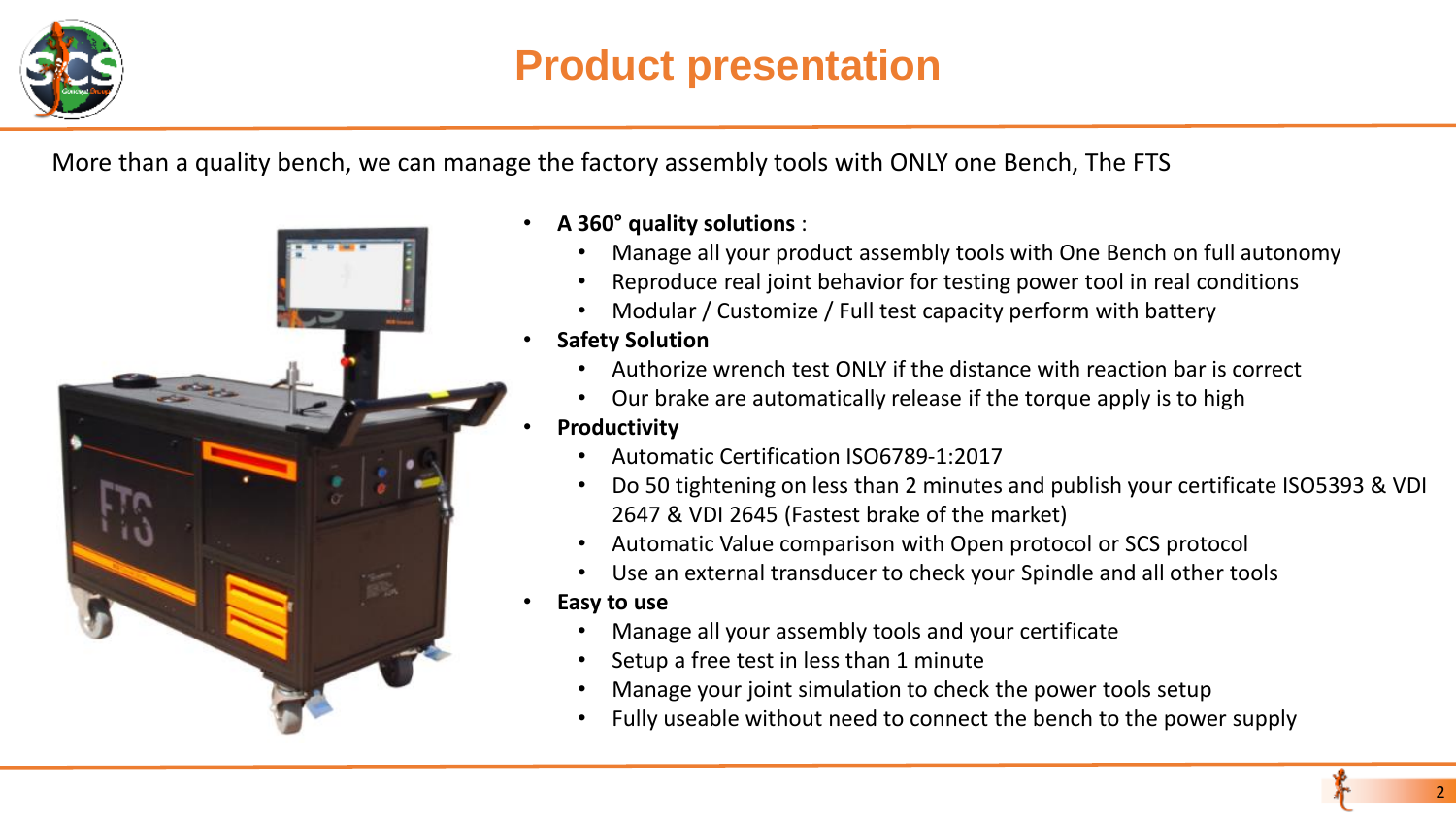

#### • **A 360° Quality Solution**

Audit and Manage all your assembly tools with ONLY one bench

ISO and VDI Certificate

Tool checking Alarm

Root checking (SPC)

Print your test certification

Control and Monitor the performance of your assembly tools

Global overview of your assembly tools

FTS Bench allows you to connect an external transducer to check Multi-spindle machines or Pulse tools









• **Safety Solution**

The bench automatically detects if the torque set-up to check the wrench is compatible with the length of the reaction bar

Our brakes automatically release if the torque applied is too high





Minimum length check by FTS

#### • **Features**

- Test of wrenches (electronic/digital, click), pneumatic, electric and battery tools, pulse tools (except impact wrenches)
- Torque accuracy : 0.5% of the read value
- Angle accuracy : +/-1° per 360°
- Joint simulation range for brake : 15° to 360°
- Max speed acceptable for brake : up to 2 000 rpm
- Local database with more than 256 Gb of capacity
- Print / Export / Curves
- Barcode reader to select assembly tools
- Statistic analysis
- Autonomy for up to 8 hours
- Motorized wheel (Optional)
- Automatic brake recognition
- Comparative test capability
- Check your assembly tools before integration and during production with the same bench
- FTS bench can perform all types of control using the internal battery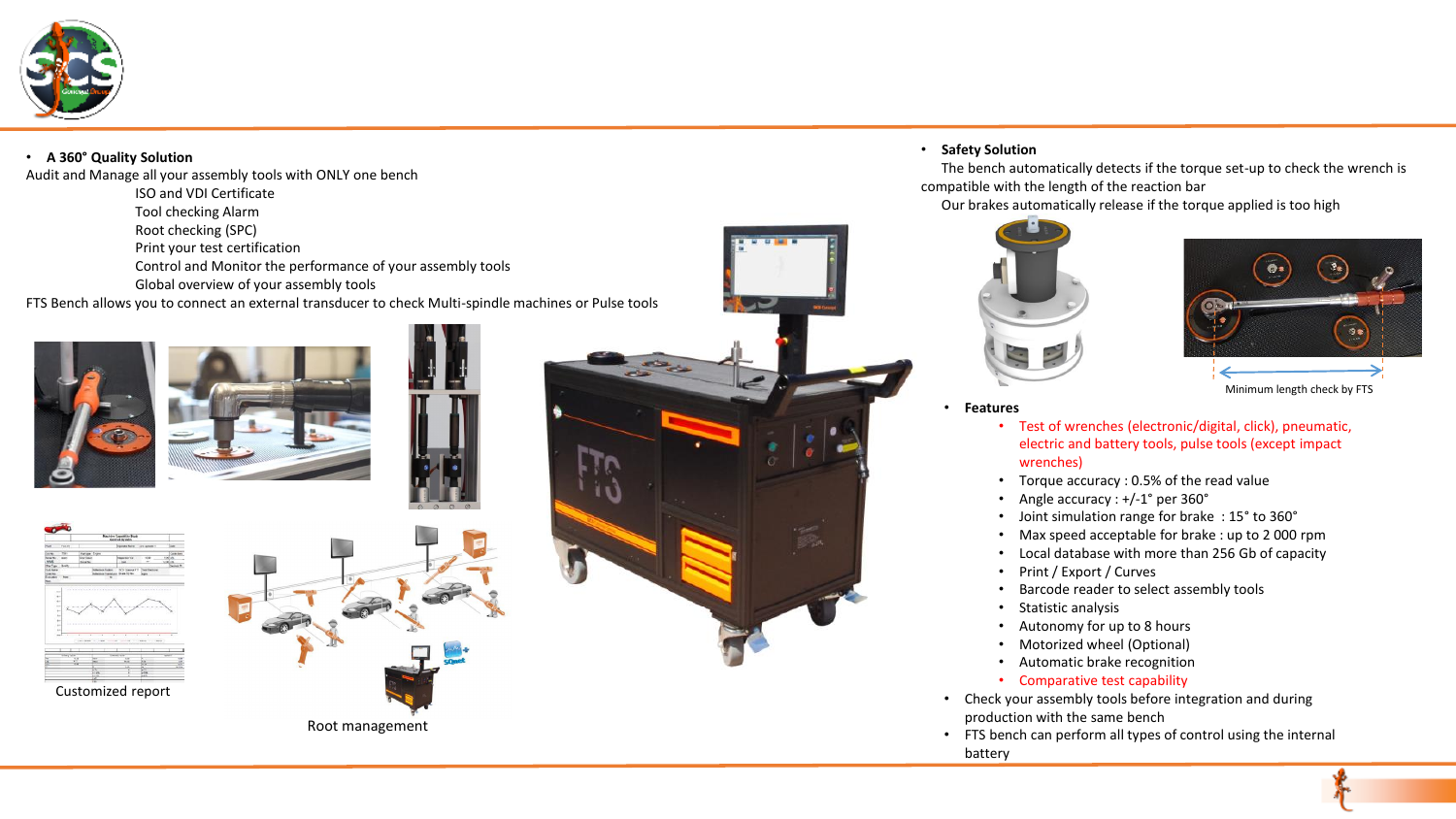

## AWT functionalities **AWT** functionalities



- Automatic wrench test / Certification ISO6789-1:2017 & VDI/VDE2645-2
- Automatic Cm/Cmk statistic analysis
- Compatible with Dial, slip and click wrench tools
- Automatic Value comparison with Open protocol or SCS protocol
- Productivity
	- Improve your productivity with our Automatic wench test
	- Manage X/R chart and validate wrenches in production line





Automatic ISO6789 Automatic value comparison

## **Hybrid bench FTS**





### Wrench control and certification **Hybrid bench FIS** Power tools control and certification





| 0.00 <sub>n</sub> |                                 | œ                      | × | business process in tracks that has | <b>Building</b><br><b>CALLAGE SIN</b> |              |
|-------------------|---------------------------------|------------------------|---|-------------------------------------|---------------------------------------|--------------|
|                   | 0.0                             | <b>HARMS</b>           |   |                                     |                                       |              |
| -                 | <b>TITLE</b>                    | $\sim$<br><b>COLOR</b> |   |                                     |                                       | m.           |
|                   | -<br>$-144$                     | <b>PO</b><br>23.9 %    |   |                                     |                                       | $\mathbf{u}$ |
|                   | ٠                               | $\sim$                 |   |                                     |                                       |              |
|                   |                                 |                        |   |                                     |                                       |              |
| n<br>×<br>w       | <b>DR</b><br><b>DOT</b>         | $\sim$                 |   |                                     |                                       |              |
| $\sim$            | <b>The Contract</b>             | $\sim$                 |   |                                     |                                       |              |
| w<br>$\sim$       | <b>COL</b><br>-<br><b>COLOR</b> |                        |   |                                     |                                       | <b>Tal</b>   |
| w                 | 27.3<br>_                       |                        |   |                                     |                                       |              |
| $\sim$<br>w       | $\overline{a}$<br>128.8         | <b>STEP</b>            |   |                                     |                                       |              |
| <b>TO</b>         | -<br><b>START</b>               | $\sim$                 |   |                                     |                                       |              |
| ъ                 | $\overline{1}$                  | <b>STAR</b>            |   |                                     |                                       | a            |
| w.<br>n<br>w      | $-1$<br>190                     |                        |   |                                     |                                       |              |
| ÷                 |                                 | $\sim$                 |   | .                                   |                                       | ГR           |

- Dynamic Joint simulation to reproduce assembly joints
- Amazing Joint simulator allows you to conduct **50 tightenings** in less than 2 minutes (Fastest brake on the market)
- Reproduce real joint behavior for testing power tools in real conditions and validate the Multi-step program (According VDI/VDE 2645-2:2014)
- Compatible with all type of tools
	- Spindle with external rotary transducer
	- Impulse tools with our Freedom TH solution

#### Joint simulation editor





Cm / Cmk following ISO5393